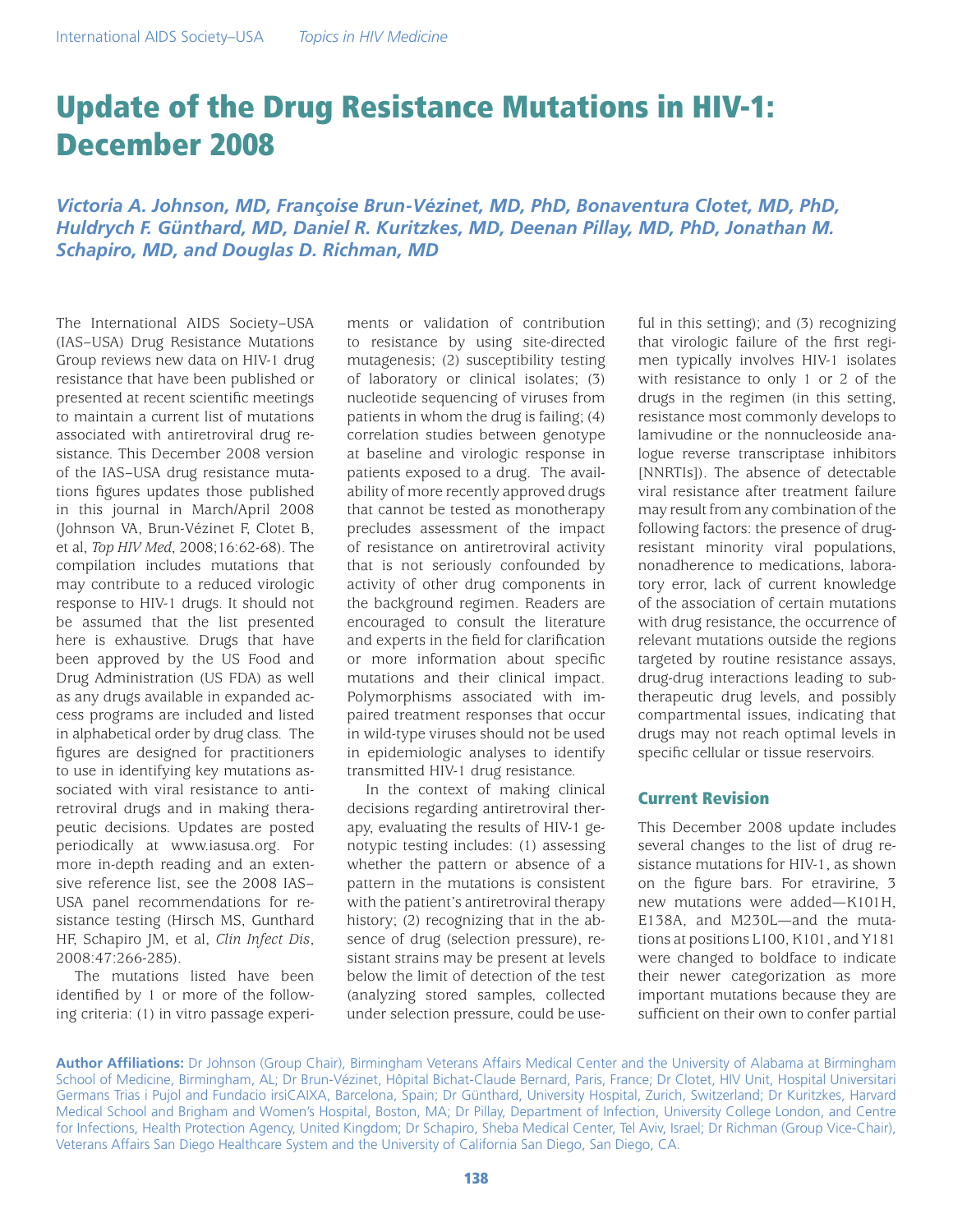reduction in virologic response based on weighting factors identified through correlations with phenotype (see User Note m). Changes to the figure bar for ritonavir-boosted darunavir include the removal of G73S and addition of L74P. For ritonavir-boosted tipranavir, the representations for 3 existing mutations—at positions I47, Q58, and T74—were changed to boldface. Finally, the mutations Y143R/H/C were added to the raltegravir figure bar.

The IAS–USA Drug Resistance Mutations Group also undertook a comprehensive revision of the user notes. The information in each note was reviewed and updated as necessary. The references were updated as needed; citations to full papers replaced those to abstract presentations whenever possible.

# Mutations Panel

The authors comprise the IAS–USA Drug Resistance Mutations Group, an independent, volunteer panel of experts charged with the goal of delivering accurate, unbiased, and evidence-based information on these mutations to practitioners. As for all IAS–USA panels, a rotation procedure is in place whereby 1 or 2 panel members periodically step down from panel participation and new members join. These rotations are designed to ensure that all IAS–USA expert panels remain diverse in member affiliations and areas of expertise.

## **Comments**

The IAS–USA Drug Resistance Mutations Group welcomes comments on the mutations figures and user notes.

Please send your evidence-based comments, including relevant reference citations, to the IAS–USA at **resistance2009''at''iasusa.org** or by fax at 415-544-9401. Please include your name and institution.

# Reprint Requests

The Drug Resistance Mutations Group welcomes interest in the mutations figures as an educational resource for practitioners and encourages dissemination of the material to as broad an audience as possible. However, permission is required to reprint the figures and **no alterations in the content can be made**. If you wish to reprint the mutations figures, please send your request to the IAS–USA via e-mail or fax (see above).

To ensure the integrity of the mutations figures, IAS–USA policy is to grant permission for only minor, preapproved adaptations of the figures (eg, an adjustment in size). Minimal adaptations only will be considered; no alterations of the content of the figures or user notes will be permitted. Please note that permission will be granted only for requests to reprint or adapt the most current version of the mutations figures as they are posted on the Web site (www.iasusa.org). Because scientific understanding of HIV drug resistance evolves rapidly and the goal of the Drug Resistance Mutations Group is to maintain the most up-todate compilation of mutations for HIV clinicians and researchers, publication of out-of-date figures is counterproductive. If you have any questions about reprints or adaptations, please contact us.

*Financial Disclosures: The authors disclose the following affiliations with commercial organizations that may have interests related to the content of this article: Dr Brun-Vézinet has received grants and research support from GlaxoSmithKline, Tibotec Therapeutics, has served as a consultant to Merck & Co, Inc, Monogram Biosciences, Inc, and Tibotec Therapeutics, and has served as a paid lecturer for Bristol-Myers Squibb, GlaxoSmith-Kline, and Tibotec Therapeutics. Dr Clotet has served on scientific and marketing advisory boards and has received honoraria for lectures from Abbott Laboratories, Boehringer Ingelheim Pharmaceuticals, Inc, Merck Sharp & Dohme, Bristol-Myers Squibb, Gilead Sciences, Inc, GlaxoSmithKline, Panacos Pharmaceuticals, Inc, Pfizer Inc, Roche Pharmaceuticals, and Tibotec Therapeutics. Dr Günthard has served as a scientific and medical advisor for Abbott Laboratories, Bristol-Myers Squibb, Boehringer Ingelheim Pharmaceuticals, Inc, GlaxoSmithKline, Novartis Pharmaceuticals Corp, and Tibotec Therapeutics and has received unrestricted research and travel grants from Abbott Laboratories, Boehringer Ingelheim Pharmaceuticals, Inc, Bristol-Myers Squibb, Gilead Sci-*

*ences, Merck Sharp & Dohme, and Roche Pharmaceuticals. Dr Johnson has received grant and research support from Agouron Pharmaceuticals, Bristol-Myers Squibb, GlaxoSmithKline, Monogram Biosciences, Inc, and Visible Genetics, Inc (later Bayer, now Siemens Medical Solutions Diagnostics); has served on the speaker's bureaus or received honoraria from Abbott Laboratories, GlaxoSmithKline, and Monogram Biosciences, Inc; and has served on medical or clinical advisory boards of Bristol-Myers Squibb, GlaxoSmithKline, Monogram Biosciences, Inc, and Virco Lab, Inc. Dr Kuritzkes has served as a consultant to and has received honoraria from Abbott Laboratories, Avexa Ltd, Boehringer Ingelheim Pharmaceuticals, Inc, Bristol-Myers Squibb, Gilead Sciences, Inc, GlaxoSmithKline, Human Genome Sciences, Inc, Idenix Pharmaceuticals, Inc, Merck & Co, Inc, Monogram Biosciences, Inc, Pfizer Inc, Roche Pharmaceuticals, Schering-Plough Corp, Siemens, and Trimeris, Inc and has received research grant support from GlaxoSmithKline, Human Genome Sciences, Inc, Merck & Co, Inc, and Schering-Plough Corp. Dr Pillay has served as a consultant to Boehringer Ingelheim Pharmaceuticals, Inc, Bristol-Myers Squibb, Gilead Sciences, Inc, and Roche Pharmaceuticals. Dr Schapiro has served as a consultant, advisor, or speaker for Abbott Laboratories, Ambrilia Biopharma, Inc, Bristol-Myers Squibb, Boehringer Ingelheim Pharmaceuticals, Inc, Gilead Sciences, Inc, GlaxoSmithKline, Merck & Co, Inc, Monogram Biosciences, Inc, Pfizer Inc, Roche Pharmaceuticals, Siemens, Tibotec Therapeutics, Virco Lab, Inc, and Virology Education; and has received research support from GlaxoSmithKline, Monogram Biosciences, Inc, Roche Pharmaceuticals, and Tibotec Therapeutics. Dr Richman has served as a consultant to Anadys Pharmaceuticals, Inc, Biota, Bristol-Myers Squibb, Gilead Sciences, Inc, Idenix Pharmaceuticals, Inc, Merck & Co, Inc, Monogram Biosciences, Inc, Pfizer Inc, Roche Pharmaceuticals, and Tobira Therapeutics, Inc. The International AIDS Society–USA has received grants in the past 3 years for selected continuing medical education activities that are pooled (ie, no single company supports any single effort) from Abbott Laboratories, Boehringer Ingelheim Pharmaceuticals, Inc, Bristol-Myers Squibb, Gilead Sciences, Inc, GlaxoSmithKline, Merck & Co, Inc, Roche Pharmaceuticals, Tibotec Therapeutics, and Pfizer Inc.*

*Funding/Support: This work was funded by the IAS–USA. No private sector or government funding was used to support the effort. Panel members are not compensated.*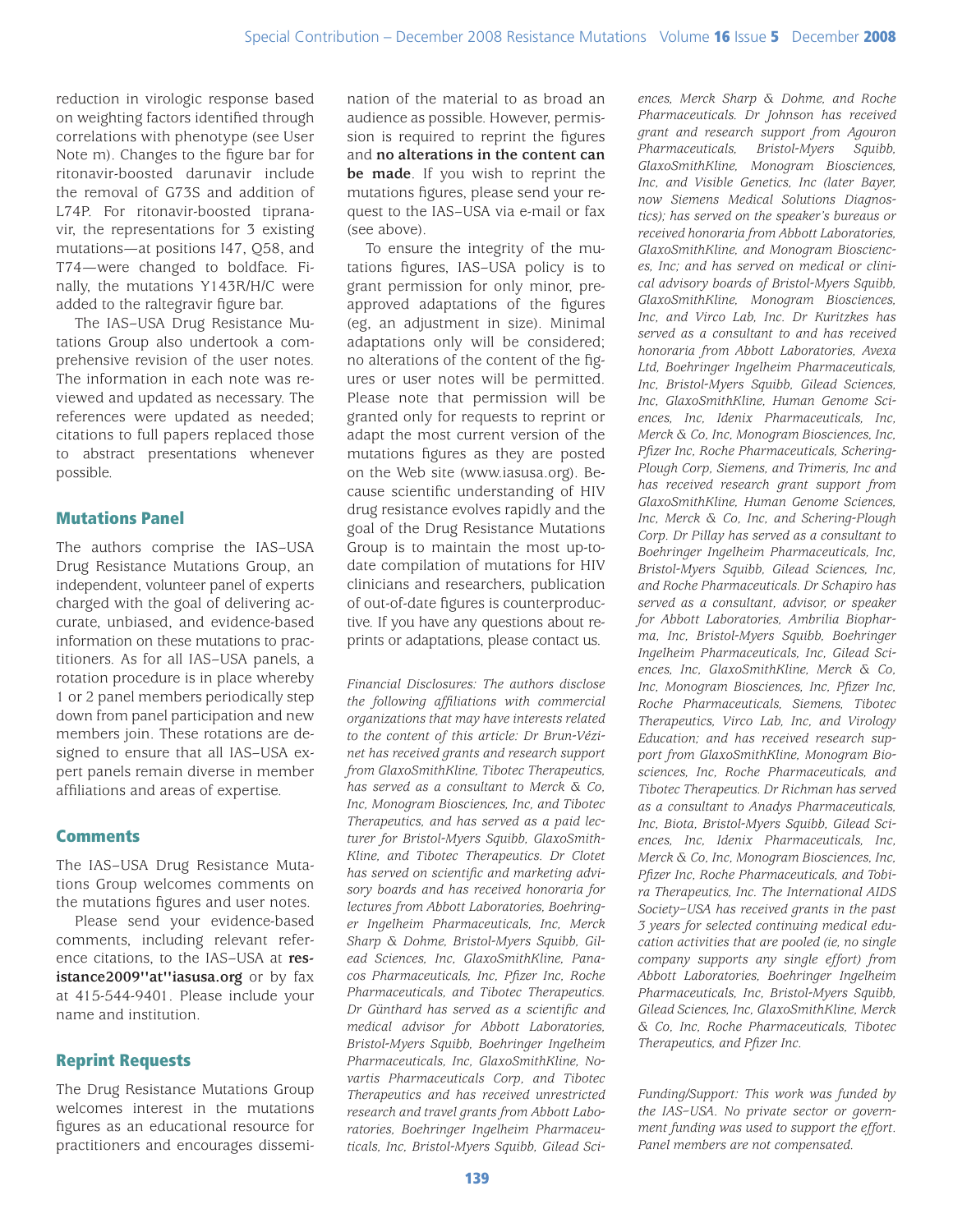# MUTATIONS IN THE REVERSE TRANSCRIPTASE GENE ASSOCIATED WITH RESISTANCE TO REVERSE TRANSCRIPTASE INHIBITORS

# Nucleoside and Nucleotide Analogue Reverse Transcriptase Inhibitors (nRTIs)<sup>a</sup>

|                                            | M                  | Multi-nRTI Resistance: 69 Insertion Complex <sup>b</sup> (affects all nRTIs currently approved by the US FDA)<br>K<br>Α<br>v<br>Κ<br>Т |          |                   |                                                                                                                              |                                                                                                                                                                                                    |                |              |     |             |                   |                        |             |                      |     |          |
|--------------------------------------------|--------------------|----------------------------------------------------------------------------------------------------------------------------------------|----------|-------------------|------------------------------------------------------------------------------------------------------------------------------|----------------------------------------------------------------------------------------------------------------------------------------------------------------------------------------------------|----------------|--------------|-----|-------------|-------------------|------------------------|-------------|----------------------|-----|----------|
|                                            | 41                 | 62                                                                                                                                     |          | 69 70             |                                                                                                                              |                                                                                                                                                                                                    |                |              |     |             |                   |                        |             | 210 215 219          |     |          |
|                                            | $\mathsf{L}$       | V                                                                                                                                      | Insert R |                   |                                                                                                                              |                                                                                                                                                                                                    |                |              |     |             |                   |                        | W           | Υ<br>$\frac{Q}{E}$   |     |          |
|                                            |                    | Α                                                                                                                                      |          |                   | Multi-nRTI Resistance: 151 Complex <sup>c</sup> (affects all nRTIs currently approved by the US FDA except tenofovir)<br>V F |                                                                                                                                                                                                    |                |              | F   | Q           |                   |                        |             |                      |     |          |
|                                            |                    | 62                                                                                                                                     |          |                   | 75 77                                                                                                                        |                                                                                                                                                                                                    |                |              | 116 | 151         |                   |                        |             |                      |     |          |
|                                            |                    | $\overline{V}$                                                                                                                         |          |                   | $\mathsf{L}$                                                                                                                 |                                                                                                                                                                                                    |                |              | Y   | M           |                   |                        |             |                      |     |          |
|                                            |                    |                                                                                                                                        |          |                   | Multi-nRTI Resistance: Thymidine Analogue-associated Mutations <sup>de</sup> (TAMs; affect all nRTIs currently approved      |                                                                                                                                                                                                    |                |              |     |             |                   |                        |             |                      |     |          |
|                                            | by the US FDA)     |                                                                                                                                        |          |                   |                                                                                                                              |                                                                                                                                                                                                    |                |              |     |             |                   |                        |             |                      |     |          |
|                                            | M<br>41            |                                                                                                                                        | D<br>67  | К<br>70           |                                                                                                                              |                                                                                                                                                                                                    |                |              |     |             |                   |                        |             | L T K<br>210 215 219 |     |          |
|                                            | L                  |                                                                                                                                        | N        | ${\sf R}$         |                                                                                                                              |                                                                                                                                                                                                    |                |              |     |             |                   |                        | W           | Y                    |     |          |
|                                            |                    |                                                                                                                                        |          |                   |                                                                                                                              |                                                                                                                                                                                                    |                |              |     |             |                   |                        |             | Q<br>E<br>F.         |     |          |
| Abacavirf,g                                |                    | К                                                                                                                                      |          | L                 |                                                                                                                              |                                                                                                                                                                                                    |                | Y            |     |             | M                 |                        |             |                      |     |          |
|                                            |                    | 65<br>R                                                                                                                                |          | 74<br>V           |                                                                                                                              |                                                                                                                                                                                                    |                | 115<br>F     |     |             | 184<br>V          |                        |             |                      |     |          |
|                                            |                    |                                                                                                                                        |          |                   |                                                                                                                              |                                                                                                                                                                                                    |                |              |     |             |                   |                        |             |                      |     |          |
| Didanosine <sup>g,h</sup><br>Emtricitabine |                    | К                                                                                                                                      |          | $\mathsf{L}$      |                                                                                                                              |                                                                                                                                                                                                    |                |              |     |             |                   |                        |             |                      |     |          |
|                                            |                    | 65                                                                                                                                     |          | 74                |                                                                                                                              |                                                                                                                                                                                                    |                |              |     |             |                   |                        |             |                      |     |          |
|                                            |                    | R                                                                                                                                      |          | V                 |                                                                                                                              |                                                                                                                                                                                                    |                |              |     |             |                   |                        |             |                      |     |          |
|                                            |                    | К                                                                                                                                      |          |                   |                                                                                                                              |                                                                                                                                                                                                    |                |              |     |             | M                 |                        |             |                      |     |          |
|                                            |                    | 65                                                                                                                                     |          |                   |                                                                                                                              |                                                                                                                                                                                                    |                |              |     |             | 184               |                        |             |                      |     |          |
|                                            |                    | R                                                                                                                                      |          |                   |                                                                                                                              |                                                                                                                                                                                                    |                |              |     |             | V<br>$\mathbf{I}$ |                        |             |                      |     |          |
| Lamivudine                                 |                    | К                                                                                                                                      |          |                   |                                                                                                                              |                                                                                                                                                                                                    |                |              |     |             | M                 |                        |             |                      |     |          |
|                                            |                    | 65                                                                                                                                     |          |                   |                                                                                                                              |                                                                                                                                                                                                    |                |              |     |             | 184               |                        |             |                      |     |          |
|                                            |                    | R                                                                                                                                      |          |                   |                                                                                                                              |                                                                                                                                                                                                    |                |              |     |             | V<br>т            |                        |             |                      |     |          |
|                                            | M                  |                                                                                                                                        | D        | К                 |                                                                                                                              |                                                                                                                                                                                                    |                |              |     |             |                   |                        |             | К<br>T               |     |          |
| Stavudine <sup>d,e,i,j</sup>               | 41                 |                                                                                                                                        | 67       | 70                |                                                                                                                              |                                                                                                                                                                                                    |                |              |     |             |                   |                        |             | 210 215 219          |     |          |
|                                            | L                  |                                                                                                                                        | N        | R                 |                                                                                                                              |                                                                                                                                                                                                    |                |              |     |             |                   |                        | W           | Υ<br>$\frac{Q}{E}$   |     |          |
|                                            |                    |                                                                                                                                        |          |                   |                                                                                                                              |                                                                                                                                                                                                    |                |              |     |             |                   |                        |             | F                    |     |          |
| Tenofovir <sup>k</sup>                     |                    | К<br>65                                                                                                                                |          | К<br>70           |                                                                                                                              |                                                                                                                                                                                                    |                |              |     |             |                   |                        |             |                      |     |          |
|                                            |                    | R                                                                                                                                      |          | $\mathsf E$       |                                                                                                                              |                                                                                                                                                                                                    |                |              |     |             |                   |                        |             |                      |     |          |
|                                            |                    |                                                                                                                                        |          |                   |                                                                                                                              |                                                                                                                                                                                                    |                |              |     |             |                   |                        |             |                      |     |          |
| Zidovudine <sup>d,e,i,j</sup>              | M                  |                                                                                                                                        | D        | К                 |                                                                                                                              |                                                                                                                                                                                                    |                |              |     |             |                   |                        | L           | K<br>- T -           |     |          |
|                                            | 41<br>$\mathbf{L}$ |                                                                                                                                        | 67<br>N  | 70<br>$\mathsf R$ |                                                                                                                              |                                                                                                                                                                                                    |                |              |     |             |                   |                        | W           | 210 215 219<br>Υ     |     |          |
|                                            |                    |                                                                                                                                        |          |                   |                                                                                                                              |                                                                                                                                                                                                    |                |              |     |             |                   |                        |             | $\frac{Q}{E}$<br>F.  |     |          |
|                                            |                    |                                                                                                                                        |          |                   | Nonnucleoside Analogue Reverse Transcriptase Inhibitors (NNRTIs) <sup>a, I</sup>                                             |                                                                                                                                                                                                    |                |              |     |             |                   |                        |             |                      |     |          |
|                                            |                    |                                                                                                                                        |          |                   | $\mathbf{L}$                                                                                                                 | K.                                                                                                                                                                                                 | $\vee$         | V            |     |             | Υ                 | Y G                    |             |                      | P   |          |
| Efavirenz                                  |                    |                                                                                                                                        |          |                   | 100                                                                                                                          |                                                                                                                                                                                                    | 103 106 108    |              |     |             | 181               | 188 190                |             |                      | 225 |          |
|                                            |                    |                                                                                                                                        |          |                   | $\overline{1}$                                                                                                               | <sup>N</sup>                                                                                                                                                                                       | M              | $\perp$      |     |             | C                 | L                      | S<br>Α      |                      | H   |          |
|                                            |                    |                                                                                                                                        |          |                   | $V$ $A$ $L$ $K$                                                                                                              |                                                                                                                                                                                                    | V              |              | E   | V           | Y                 |                        | G           |                      |     |          |
| $E$ travirine <sup>m</sup>                 |                    |                                                                                                                                        |          |                   | 90 98 100 101                                                                                                                |                                                                                                                                                                                                    | 106            |              | 138 | 179 181     |                   |                        | 190         |                      |     | М<br>230 |
|                                            |                    |                                                                                                                                        |          |                   | G<br>$\mathbb{L}$                                                                                                            |                                                                                                                                                                                                    | $\mathbf{I}$   |              | Α   |             | $\frac{C}{I}$     |                        | $\mathsf S$ |                      |     | L        |
|                                            |                    |                                                                                                                                        |          |                   |                                                                                                                              | $\begin{array}{c} \begin{array}{c} \text{ } & \text{ } \\ \text{ } & \text{ } \\ \text{ } & \text{ } \\ \text{ } & \text{ } \\ \text{ } & \text{ } \\ \text{ } & \text{ } \end{array} \end{array}$ |                |              |     | D<br>F<br>T | $\vee$            |                        | Α           |                      |     |          |
|                                            |                    |                                                                                                                                        |          |                   | L                                                                                                                            | K                                                                                                                                                                                                  | $V$ V          |              |     |             | Υ                 | Y G                    |             |                      |     |          |
| Nevirapine                                 |                    |                                                                                                                                        |          |                   | 100                                                                                                                          |                                                                                                                                                                                                    | 103 106 108    |              |     |             | 181               | 188 190                |             |                      |     |          |
|                                            |                    |                                                                                                                                        |          |                   | $\perp$                                                                                                                      | N                                                                                                                                                                                                  | Α<br>${\sf M}$ | $\mathbf{I}$ |     |             | C<br>$\mathbf{I}$ | $C$ A<br>$\frac{L}{H}$ |             |                      |     |          |

140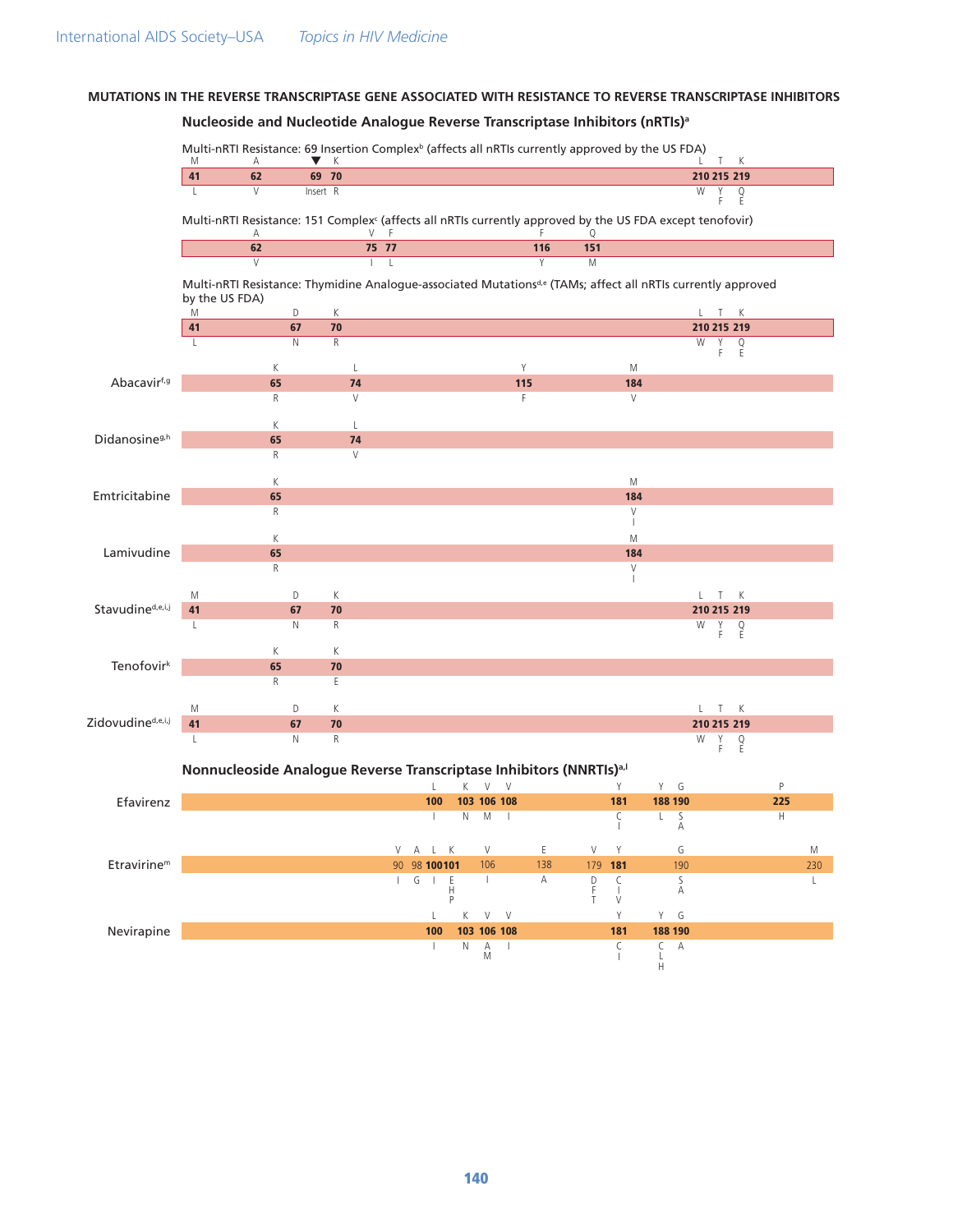

#### MUTATIONS IN THE PROTEASE GENE ASSOCIATED WITH RESISTANCE TO PROTEASE INHIBITORS"-0.P

#### MUTATIONS IN THE ENVELOPE GENE ASSOCIATED WITH RESISTANCE TO ENTRY INHIBITORS



#### MUTATIONS IN THE INTEGRASE GENE ASSOCIATED WITH RESISTANCE TO INTEGRASE INHIBITORS

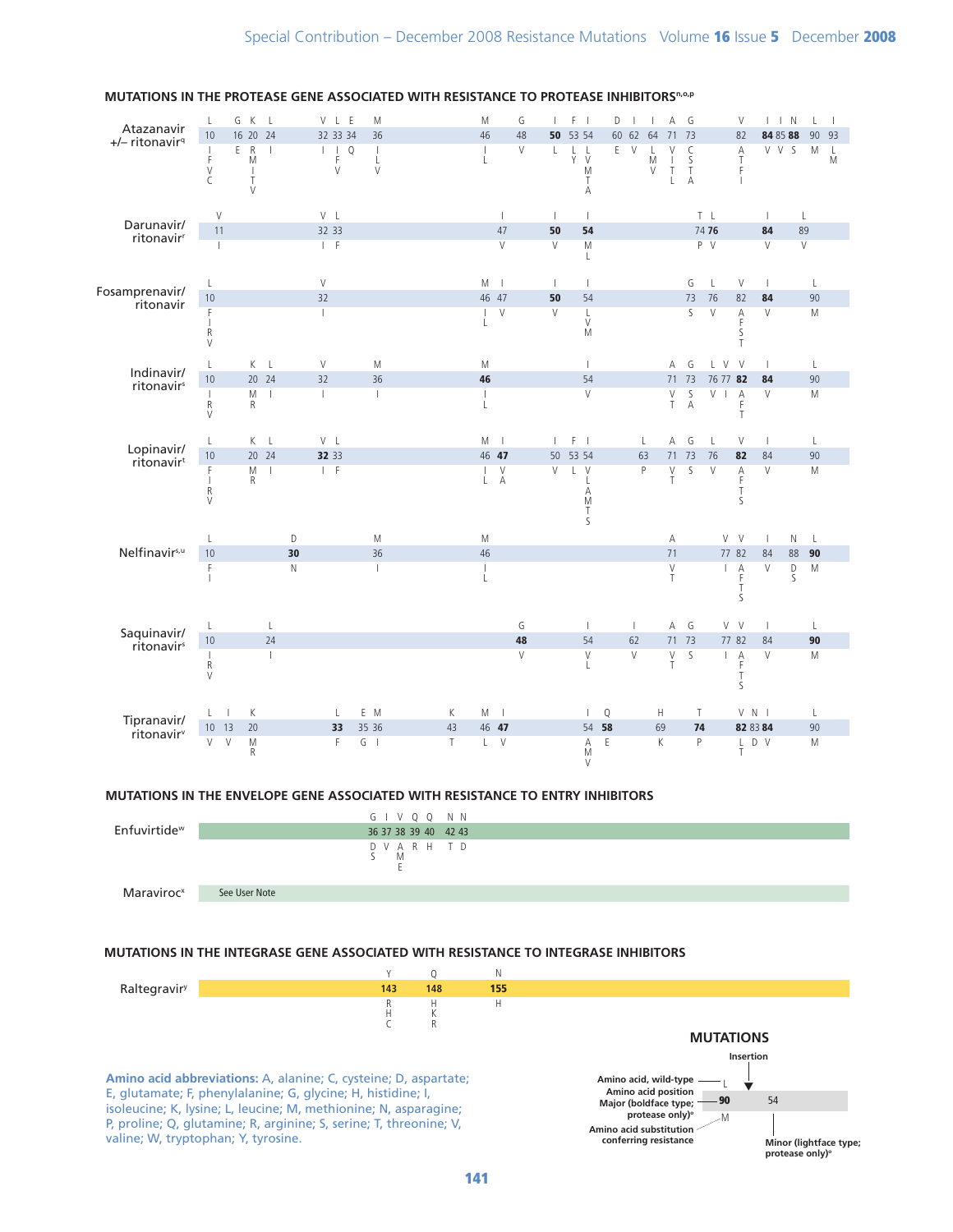*The International AIDS Society–USA (IAS–USA) Drug Resistance Mutations Group reviews new data on HIV-1 drug resistance that have been published or presented at recent scientific meetings to maintain a current list of mutations associated with antiretroviral drug resistance. The compilation includes mutations that may contribute to a reduced virologic response to HIV-1 drugs. It should not be assumed that the list presented here is exhaustive. Drugs that have been approved by the US Food and Drug Administration (FDA) as well as any drugs available in expanded access programs are included and listed in alphabetic order by drug class.* 

*The mutations listed have been identified by 1 or more of the following criteria: (1) in vitro passage experiments or validation of contribution to resistance by using site-directed mutagenesis; (2) susceptibility testing of laboratory or clinical*  isolates; (3) nucleotide sequencing of viruses from patients in whom the drug is *failing; (4) correlation studies between genotype at baseline and virologic response in patients exposed to a drug. The availability of more recently approved drugs*  that cannot be tested as monotherapy precludes assessment of the impact of *resistance on antiretroviral activity that is not seriously confounded by activity of other drug components in the background regimen. Readers are encouraged to consult the literature and experts in the field for clarification or more information about specific mutations and their clinical impact. Polymorphisms associated with impaired treatment responses that occur in wild-type viruses should not be used in epidemiologic analyses to identify transmitted HIV-1 drug resistance.*

### User Notes

**a.** Numerous nucleoside (or nucleotide) analogue reverse transcriptase inhibitor (nRTI) mutations, like M41L, L210W, and T215Y, may lead to viral hypersusceptibility to the nonnucleoside analogue reverse transcriptase inhibitors (NNRTIs), including etravirine,<sup>1</sup> in nRTI-treated individuals. The presence of these mutations may improve subsequent virologic response to NNRTI-containing regimens (nevirapine or efavirenz) in NNRTI-naive individuals<sup>2-6</sup> or with etravirine in some NNRTI-experienced individuals.

**b.** The 69 insertion complex consists of a substitution at codon 69 (typically T69S) and an insertion of 2 or more amino acids (S-S, S-A, S-G, or others). The 69 insertion complex is associated with resistance to all nRTIs currently approved by the US FDA when present with 1 or more thymidine analogue–associated mutations (TAMs) at codons 41, 210, or 215.7 Some other amino acid changes from the wild-type T at codon 69 without the insertion may be associated with broad nRTI resistance.

**c.** Tenofovir retains activity against the Q151M complex of mutations.<sup>7</sup>

**d.** Mutations known to be selected by thymidine analogues (M41L, D67N, K70R, L210W, T215Y/F, and K219Q/E, termed TAMS) also confer reduced susceptibility to all approved nRTIs.<sup>8</sup> The degree to which cross-resistance is observed depends on the specific mutations and

number of mutations involved.<sup>9-12</sup> Mutations at the C-terminal reverse transcriptase domains (amino acids 293–560) outside of regions depicted on the figure bars may prove to be important for HIV-1 drug resistance. The clinical relevance of these in vitro findings remains unclear, and there is yet no evidence that they have a substantial impact in the absence of other, established mutations. Thus, they are not depicted on the figure bars.

**e.** The E44D and the V118I mutations increase the level of resistance to zidovudine and stavudine in the presence of TAMs and correspondingly increase cross-resistance to other nRTIs. Their presence in the absence of other key mutations does not substantially alter resistance.13,14 Furthermore, V118I alone does not compromise response to nRTIcontaining regimens.<sup>15</sup>

**f.** The M184V mutation alone does not appear to be associated with a reduced virologic response to abacavir in vivo.<sup>16,17</sup> When present with 2 or 3 TAMs, M184V contributes to reduced susceptibility to abacavir and is associated with impaired virologic response in vivo.<sup>17</sup> The M184V mutation plus 4 or more TAMs results in no virologic response to abacavir in vivo.<sup>17</sup> Slightly increased treatment responses to tenofovir are observed if M184V is present.<sup>7</sup>

**g.** The K65R mutation may be selected by didanosine or abacavir and is associated with decreased susceptibility to these drugs.16,18,19 The impact of K65R

on clinical response to didanosine-containing triple-drug regimens remains unclear.

**h.** The presence of 3 of the following mutations—M41L, D67N, L210W, T215Y/F, K219Q/E—is associated with resistance to didanosine.<sup>20</sup> The presence of K70R or M184V alone does not decrease virologic response to didanosine.<sup>21</sup>

**i.** The presence of M184V appears to delay or prevent emergence of TAMs.<sup>22</sup> This effect may be overcome by an accumulation of TAMs or other mutations.

**j.** The T215A/C/D/E/G/H/I/L/N/S/V substitutions are revertant mutations at codon 215 that confer increased risk of virologic failure of zidovudine or stavudine in antiretroviral-naive patients.23-25 The T215Y mutant may emerge quickly from 1 of these mutations in the presence of zidovudine or stavudine.<sup>26,27</sup>

**k.** The presence of K65R is associated with a reduced virologic response to tenofovir.7 A reduced response also occurs in the presence of 3 or more TAMs inclusive of either M41L or L210W.7 Slightly increased treatment responses to tenofovir are observed when M184V is present.7

**l.** The sequential use of nevirapine and efavirenz (in either order) is not recommended because of cross-resistance between these drugs.<sup>28</sup>

**m.** Resistance to etravirine has been extensively studied only in the context of coadministration with darunavir/ritonavir. In this context, mutations associated with virologic outcome have been assessed and their relative weights (or magnitudes of impact) assigned. In addition, phenotypic cutoff values have been calculated, and assessment of genotype-phenotype correlations from a large clinical database have determined relative importance of the various mutations. These 2 approaches are in agreement for many, but not all, mutations and weights. $29-31$  The single mutations Y181C/I/V, K101P, and L100I reduce but do not preclude clinical utility. The presence of K103N does not affect etravirine response.32 Accumulation of several mutations results in greater reductions in susceptibility and virologic response than do single mutations. $33$ 

**n.** Often, numerous mutations are necessary to substantially impact virologic response to a ritonavir-boosted protease inhibitor (PI).<sup>34</sup> When used as unboosted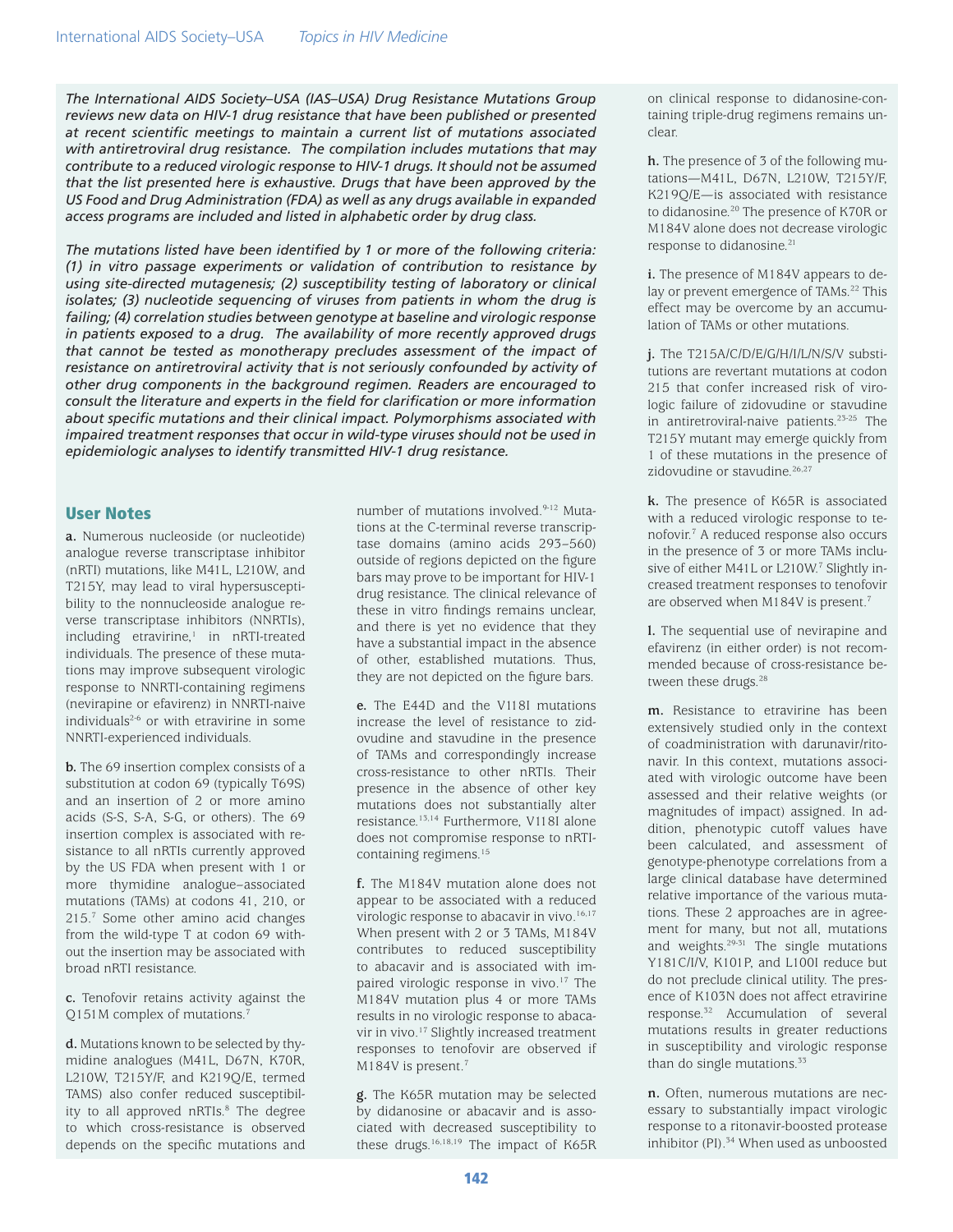agents, atazanavir, fosamprenavir, and saquinavir generally select the same mutations as the ritonavir-boosted drug regimen, although the relative frequency of mutations may differ.

**o.** Resistance mutations in the protease gene are classified as "major" or "minor."

Major mutations in the protease gene are defined as those selected first in the presence of the drug or those substantially reducing drug susceptibility. These mutations tend to be the primary contact residues for drug binding.

Minor mutations generally emerge later than major mutations and by themselves do not have a substantial effect on phenotype. They may improve replication of viruses containing major mutations. Some minor mutations are present as common polymorphic changes in HIV-1 nonsubtype-B clades.

**p.** Ritonavir is not listed separately, as it is currently used only at low dose as a pharmacologic booster of other PIs.

**q.** Many mutations are associated with atazanavir resistance. Their impacts differ, with I50L, I84V, and N88S having the greatest effect. Higher atazanavir levels obtained with ritonavir boosting increase the number of mutations required for loss of activity. The presence of M46I + L76V might increase susceptibility to atazanavir.<sup>35</sup>

**r.** Ritonavir-boosted darunavir correlates with baseline susceptibility and the presence of several specific PI mutations. Reductions in response are associated with increasing numbers of the mutations indicated in the figure bar. Some of these mutations appear to have a greater effect on susceptibility than others (eg, I50V vs V11I). A median darunavir phenotypic fold-change greater than 10 (low clinical cutoff) occurs with 3 or more of the 2007 IAS–USA mutations listed for darunavir36 and is associated with a diminished virologic response.37

**s.** The mutations depicted on the figure bar cannot be considered comprehensive because little relevant research has been reported in recent years to update the resistance and cross-resistance patterns for this drug.

**t.** In PI-experienced patients, the accumulation of 6 or more of the mutations indicated on the figure bar is associated with a reduced virologic response to lopinavir/ritonavir.<sup>38,39</sup> The product information states that accumulation of 7 or 8 mutations confers resistance to the drug.40 However, there is emerging evidence that specific mutations, most notably I47A (and possibly I47V) and V32I, are associated with high-level resistance.<sup>41-43</sup> The addition of L76V to 3 PI resistance–associated mutations substantially increases resistance to lopinavir/ritonavir.35

**u.** In some nonsubtype-B HIV-1, D30N is selected less frequently than are other PI mutations.<sup>44</sup>

**v.** Clinical correlates of resistance to tipranavir are limited by the paucity of clinical trials and observational studies of the drug. Lists of mutations associated with accumulating resistance have been presented, with some conflicting results. In vitro studies and initial analysis of clinical data show mutations L33F, V82L/T, and I84V as having substantial contributions. Confirmatory studies are pending. A number of mutations (L24I, I50L/V, I54L, and L76V) are associated with decreased resistance in vitro and improved short-term virologic response if 2 or more are present.

**w.** Resistance to enfuvirtide is associated primarily with mutations in the first heptad repeat (HR1) region of the gp41 envelope gene. However, mutations or polymorphisms in other regions of the envelope (eg, the HR2 region or those yet to be identified) as well as coreceptor usage and density may affect susceptibility to enfuvirtide. 45-47

**x.** Maraviroc activity is limited to patients with virus that uses only the CC chemokine receptor 5 (CCR5) for entry (R5 virus); viruses that use both CCR5 and the CXC chemokine receptor 4 (CXCR4) (termed dual/mixed or D/M) or only CXCR4 (X4) do not respond to maraviroc treatment. Virologic failure with maraviroc therapy frequently is associated with outgrowth of X4 virus that preexisted as a minority population below the level of assay detection. Mutations in the HIV-1 gp120 molecule that allow the virus to bind to the maraviroc-bound form of CCR5 have been described in viruses from some patients whose virus remained R5 at the time of virologic failure. The resistance profile for maraviroc is too complex to be depicted on the figure bar. The frequency and rate at which maraviroc resistance mutations emerge are not yet known.

**y.** Raltegravir failure is associated with integrase mutations in at least 3 distinct genetic pathways defined by 2 or more mutations including (1) a signature (major) mutation at Q148H/K/R, N155H, or Y143R/H/C; and (2) 1 or more additional minor mutations. Minor mutations described in the Q148H/K/R pathway include L74M + E138A, E138K, or G140S. The most common mutational pattern in this pathway is Q148H + G140S, which also confers the greatest loss of drug susceptibility. Mutations described in the N155H pathway include this major mutation plus either L74M, E92Q, T97A, E92Q + T97A, Y143H, G163K/R, V151I, or D232N.48 The Y143R/H/C mutation is uncommon.<sup>49-53</sup>

# References to the User Notes

**1. Picchio G,** Vingerhoets J, Parkin N, Azijn H, de Bethune MP. Nucleoside-associated mutations cause hypersusceptibility to etravirine. [Abstract 23.] *Antivir Ther*. 2008;13(Suppl 3):A25.

**2. Shulman NS,** Bosch RJ, Mellors JW, Albrecht MA, Katzenstein DA. Genetic correlates of efavirenz hypersusceptibility. *AIDS*. 2004;18:1781-1785.

**3. Demeter LM,** DeGruttola V, Lustgarten S, et al. Association of efavirenz hypersusceptibility with virologic response in ACTG 368, a randomized trial of abacavir (ABC) in combination with efavirenz (EFV) and indinavir (IDV) in HIV-infected subjects with prior nucleoside analog experience. *HIV Clin Trials*. 2008;9:11-25.

**4. Haubrich RH,** Kemper CA, Hellmann NS, et al. The clinical relevance of nonnucleoside reverse transcriptase inhibitor hypersusceptibility: a prospective cohort analysis. *AIDS*. 2002;16:F33-F40.

**5. Tozzi V,** Zaccarelli M, Narciso P, et al. Mutations in HIV-1 reverse transcriptase potentially associated with hypersusceptibility to nonnucleoside reverse-transcriptase inhibitors: effect on response to efavirenzbased therapy in an urban observational cohort. *J Infect Dis*. 2004;189:1688-1695.

**6. Katzenstein DA,** Bosch RJ, Hellmann N, et al. Phenotypic susceptibility and virological outcome in nucleoside-experienced patients receiving three or four antiretroviral drugs. *AIDS*. 2003;17:821-830.

**7. Miller MD,** Margot N, Lu B, et al. Genotypic and phenotypic predictors of the magnitude of response to tenofovir disoproxil fumarate treatment in antiretroviral-experienced patients. *J Infect Dis*. 2004;189:837-846.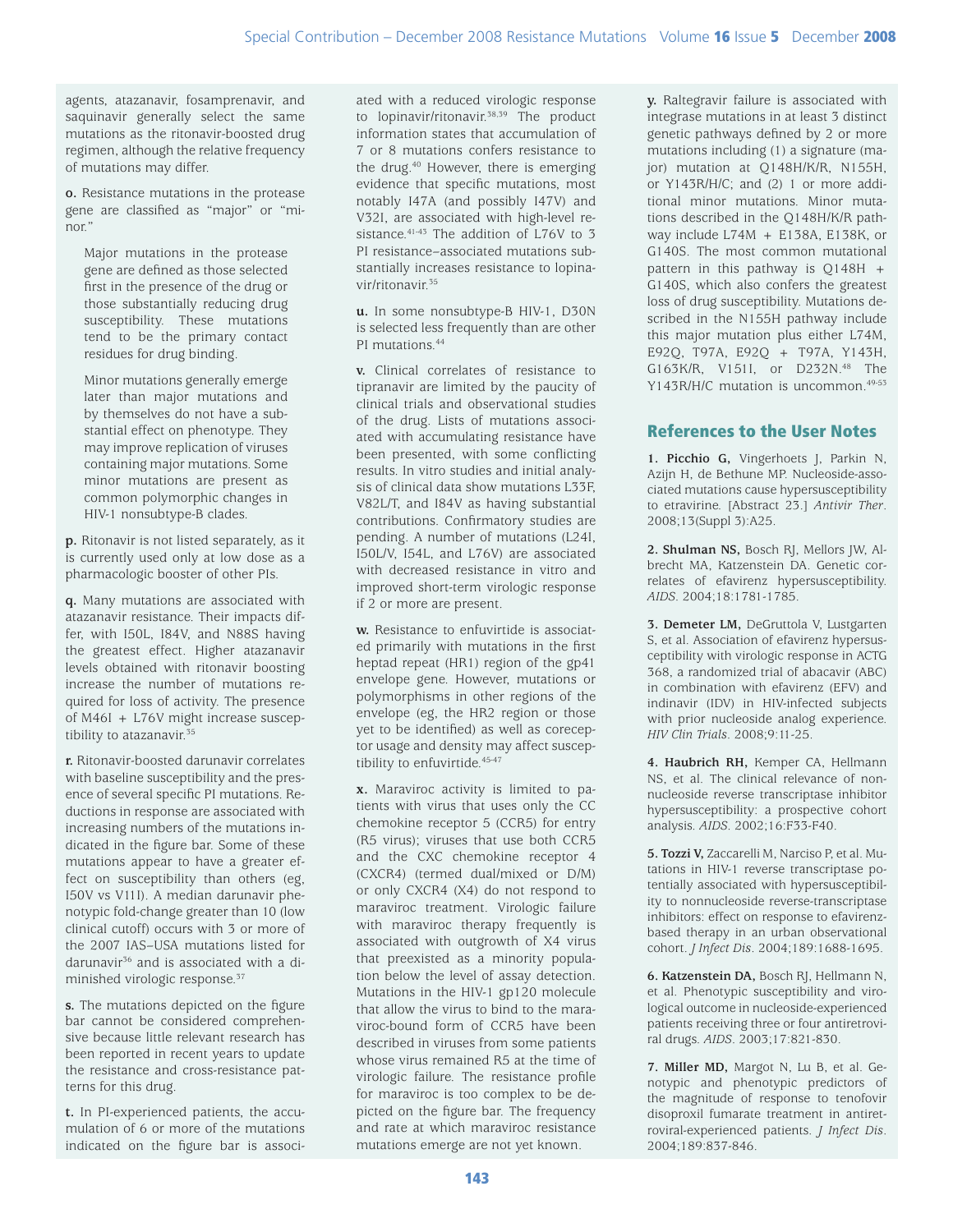**8. Whitcomb JM,** Parkin NT, Chappey C, Hellman NS, Petropoulos CJ. Broad nucleoside reverse-transcriptase inhibitor crossresistance in human immunodeficiency virus type 1 clinical isolates. *J Infect Dis*. 2003;188:992-1000.

**9. Larder BA,** Kemp SD. Multiple mutations in HIV-1 reverse transcriptase confer high-level resistance to zidovudine (AZT). *Science*. 1989;246:1155-1158.

**10. Kellam P,** Boucher CA, Larder BA. Fifth mutation in human immunodeficiency virus type 1 reverse transcriptase contributes to the development of high-level resistance to zidovudine. *Proc Natl Acad Sci USA*. 1992;89:1934-1938.

**11. Calvez V,** Costagliola D, Descamps D, et al. Impact of stavudine phenotype and thymidine analogues mutations on viral response to stavudine plus lamivudine in ALTIS 2 ANRS trial. *Antivir Ther*. 2002;7:211-218.

**12. Kuritzkes DR,** Bassett RL, Hazelwood JD, et al. Rate of thymidine analogue resistance mutation accumulation with zidovudine- or stavudine-based regimens. *JAIDS*. 2004;36:600-603.

**13. Romano L,** Venturi G, Bloor S, et al. Broad nucleoside-analogue resistance implications for human immunodeficiency virus type 1 reverse-transcriptase mutations at codons 44 and 118. *J Infect Dis*. 2002;185:898-904.

**14. Walter H,** Schmidt B, Werwein M, Schwingel E, Korn K. Prediction of abacavir resistance from genotypic data: impact of zidovudine and lamivudine resistance in vitro and in vivo. *Antimicrob Agents Chemother.* 2002;46:89-94.

**15. Mihailidis C,** Dunn D, Pillay D, Pozniak A. Effect of isolated V118I mutation in reverse transcriptase on response to first-line antiretroviral therapy. *AIDS*. 2008;22:427-430.

**16. Harrigan PR,** Stone C, Griffin P, et al. Resistance profile of the human immunodeficiency virus type 1 reverse transcriptase inhibitor abacavir (1592U89) after monotherapy and combination therapy. CNA2001 Investigative Group. *J Infect Dis*. 2000;181:912-920.

**17. Lanier ER,** Ait-Khaled M, Scott J, et al. Antiviral efficacy of abacavir in antiretroviral therapy-experienced adults harbouring HIV-1 with specific patterns of resistance to nucleoside reverse transcriptase inhibitors. *Antivir Ther*. 2004;9:37-45.

**18. Winters MA,** Shafer RW, Jellinger RA, Mamtora G, Gingeras T, Merigan TC.

Human immunodeficiency virus type 1 reverse transcriptase genotype and drug susceptibility changes in infected individuals receiving dideoxyinosine monotherapy for 1 to 2 years. *Antimicrob Agents Chemother*. 1997;41:757-762.

**19. Svarovskaia ES,** Margot NA, Bae AS, et al. Low-level K65R mutation in HIV-1 reverse transcriptase of treatment-experienced patients exposed to abacavir or didanosine. *JAIDS*. 2007;46:174-180.

**20. Marcelin AG,** Flandre P, Pavie J, et al. Clinically relevant genotype interpretation of resistance to didanosine. *Antimicrob Agents Chemother*. 2005;49:1739-1744.

**21. Molina JM,** Marcelin AG, Pavie J, et al. Didanosine in HIV-1-infected patients experiencing failure of antiretroviral therapy: a randomized placebo-controlled trial. *J Infect Dis*. 2005;191:840-847.

**22. Kuritzkes DR,** Quinn JB, Benoit SL, et al. Drug resistance and virologic response in NUCA 3001, a randomized trial of lamivudine versus zidovudine versus zidovudine plus lamivudine in previously untreated patients. *AIDS*. 1996;10:975-981.

**23. Riva C,** Violin M, Cozzi-Lepri A, et al. Transmitted virus with substitutions at position 215 and risk of virological failure in antiretroviral-naive patients starting highly active antiretroviral therapy. [Abstract 124.] *Antivir Ther*. 2002;7:S103.

**24. Chappey C,** Wrin T, Deeks S, Petropoulos CJ. Evolution of amino acid 215 in HIV-1 reverse transcriptase in response to intermittent drug selection. [Abstract 32.] *Antivir Ther*. 2003;8:S37.

**25. Violin M,** Cozzi-Lepri A, Velleca R, et al. Risk of failure in patients with 215 HIV-1 revertants starting their first thymidine analog-containing highly active antiretroviral therapy. *AIDS*. 2004;18:227-235.

**26. Garcia-Lerma JG,** MacInnes H, Bennett D, Weinstock H, Heneine W. Transmitted human immunodeficiency virus type 1 carrying the D67N or K219Q/E mutation evolves rapidly to zidovudine resistance in vitro and shows a high replicative fitness in the presence of zidovudine. *J Virol*. 2004;78:7545-7552.

**27. Lanier ER,** Ait-Khaled M, Craig C, Scott J, Vavro C. Effect of baseline 215D/C/S 'revertant' mutations on virological response to lamivudine/zidovudine-containing regimens and emergence of 215Y upon virological failure. [Abstract 146.] *Antivir Ther*. 2002;7:S120.

**28. Antinori A,** Zaccarelli M, Cingolani A, et al. Cross-resistance among nonnucleoside reverse transcriptase inhibitors limits recycling efavirenz after nevirapine failure. *AIDS Res Hum Retroviruses*. 2002;18:835- 838.

**29. Benhamida J,** Chappey C, Coakley E, Parkin NT. HIV-1 genotype algorithms for prediction of etravirine susceptibility: novel mutations and weighting factors identified through correlations to phenotype. [Abstract 130.] *Antivir Ther*. 2008;13(Suppl 3):A142.

**30. Coakley E,** Chappey C, Benhamida J, et al. Biological and clinical cut-off analyses for etravirine in the PhenoSense HIV assay. [Abstract 122.] *Antivir Ther*. 2008;13(Suppl 3):A134.

**31. Peeters M,** Nijs S, Vingerhoets J, et al. Determination of phenotypic clinical cutoffs for etravirine: pooled week 24 results of the DUET-1 and DUET-2 trials. [Abstract 121.] *Antivir Ther*. 2008;13(Suppl 3):A133.

**32.** Etravirine [package insert]. Bridgewater, NJ: Tibotec Therapeutics; 2008.

**33. Vingerhoets J,** Peeters M, Azijn H, et al. An update of the list of NNRTI mutations associated with decreased virological response to etravirine: multivariate analyses on the pooled DUET-1 and DUET-2 clinical trial data. [Abstract 24.] *Antivir Ther*. 2008;13(Suppl 3):A26.

**34. Hirsch MS,** Gunthard HF, Schapiro JM, et al. Antiretroviral drug resistance testing in adult HIV-1 infection: 2008 recommendations of an International AIDS Society-USA panel. *Clin Infect Dis*. 2008;47:266-285.

**35. Norton M,** Young T, Parkin N, et al. Prevalence, mutational patterns, and phenotypic correlates of the L76V protease mutation in relation to LPV-associated mutations. [Abstract 854.] 15th Conference on Retroviruses and Opportunistic Infections. February 3-6, 2008; Boston, MA.

**36. Johnson VA,** Brun-Vézinet F, Clotet B, et al. Update of the drug resistance mutations in HIV-1: 2007. *Top HIV Med*. 2007;15:119-125.

**37. De Meyer S,** Dierynck I, Lathouwers E, et al. Phenotypic and genotypic determinants of resistance to darunavir: analysis of data from treatment-experienced patients in POWER 1, 2, 3 and DUET-1 and 2. [Abstract 31.] *Antivir Ther*. 2008;13(Suppl 3):A33.

**38. Masquelier B,** Breilh D, Neau D, et al. Human immunodeficiency virus type 1 genotypic and pharmacokinetic determinants of the virological response to lopinavir-ritonavir-containing therapy in protease inhibitor-experienced patients. *Antimicrob Agents Chemother*. 2002;46:2926-2932.